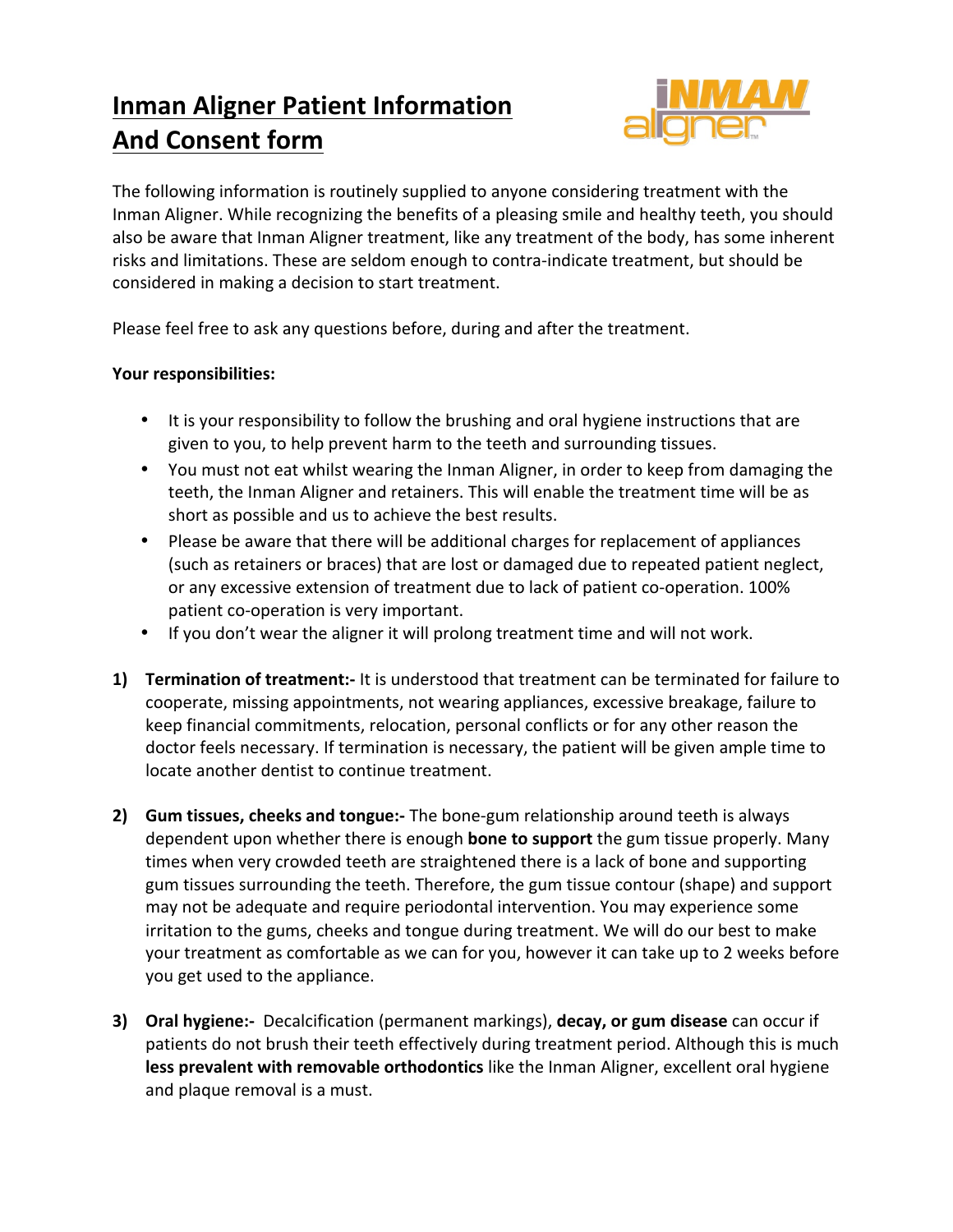- **4) A** non-vital or dead tooth is a possibility:- A tooth that has been traumatized from a deep filling or even a minor blow can die over a long period of time with or without orthodontic treatment. An undetected non-vital tooth may flare up during movement, requiring endodontic (root canal) treatment to maintain it. We shall take x-rays of any teeth that are being moved to assess the vitality before treatment.
- **5)** Root resorption:- In some cases, the root ends of the teeth are shortened during treatment. This is called root resorption. Under healthy circumstances the shortened roots are no disadvantage. However, in the event of gum disease in later life the root resorption may reduce the longevity of the affected teeth. It should be noted that **not all** root resorption arises from orthodontic treatment. Trauma, cuts, impaction, endocrine disorders, unknown causes can also cause root resorption.
- **6) Growth issues:-** Occasionally a person who has grown normally and in average proportions may not continue to do so. If growth becomes disproportionate, the jaw relation can be affected and original treatment objectives may have to be compromised. Skeletal growth disharmony is a biologic process beyond the dentists control. Some patients will require oral surgery to obtain a reasonable treatment result to complete their case. Most patients we can inform ahead of time prior to starting any treatment that this is necessary and you will be referred to an orthodontist for comprehensive orthodontic treatment.
- **7)** Speech:- Your speech will be affected for up to 2 weeks as you get used to the appliance being in the mouth. We advise you to read out aloud for 1 hour a day for the first week, so you get used to speaking with the Inman aligner a lot sooner.
- **8) Treatment time:-** The total time for treatment can be delayed beyond our estimate. Lack of **co-operation, broken appliances and missed appointments** are all important factors that could lengthen treatment time and affect the quality of the result.
- **9) TMJ:** There is a risk that problems may occur in the temporomandibular joints (Jaw joints). Although **this is rare**, it is a possibility. Tooth alignment or bite correction sometimes can improve tooth related causes of TMJ pain, but this in not in all cases. Tension appears to play a role in the frequency and severity of joint pains, and there are many other causes of TMJ dysfunction.
- **10) Very unusual occurrences**:- Swallowed appliances, chipped teeth, dislodged restorations and allergies to latex or nickel rarely occur but are possible.
- **11) Black triangles, uneven edges, IPR and buttons:-** After having moved the teeth or during treatment black triangles can form between teeth. We will aim to reduce the chance of this happening by **selective proximal reduction** (slenderizing); however the teeth may need further bonding to minimize the black triangles after alignment. The edges of the teeth may also require bonding to make them all even. Small buttons (**white filling material**) will be added to the teeth to ensure that the Inman aligner is seated properly and moving the teeth as required. In order to make space to move teeth, we will use a technique called